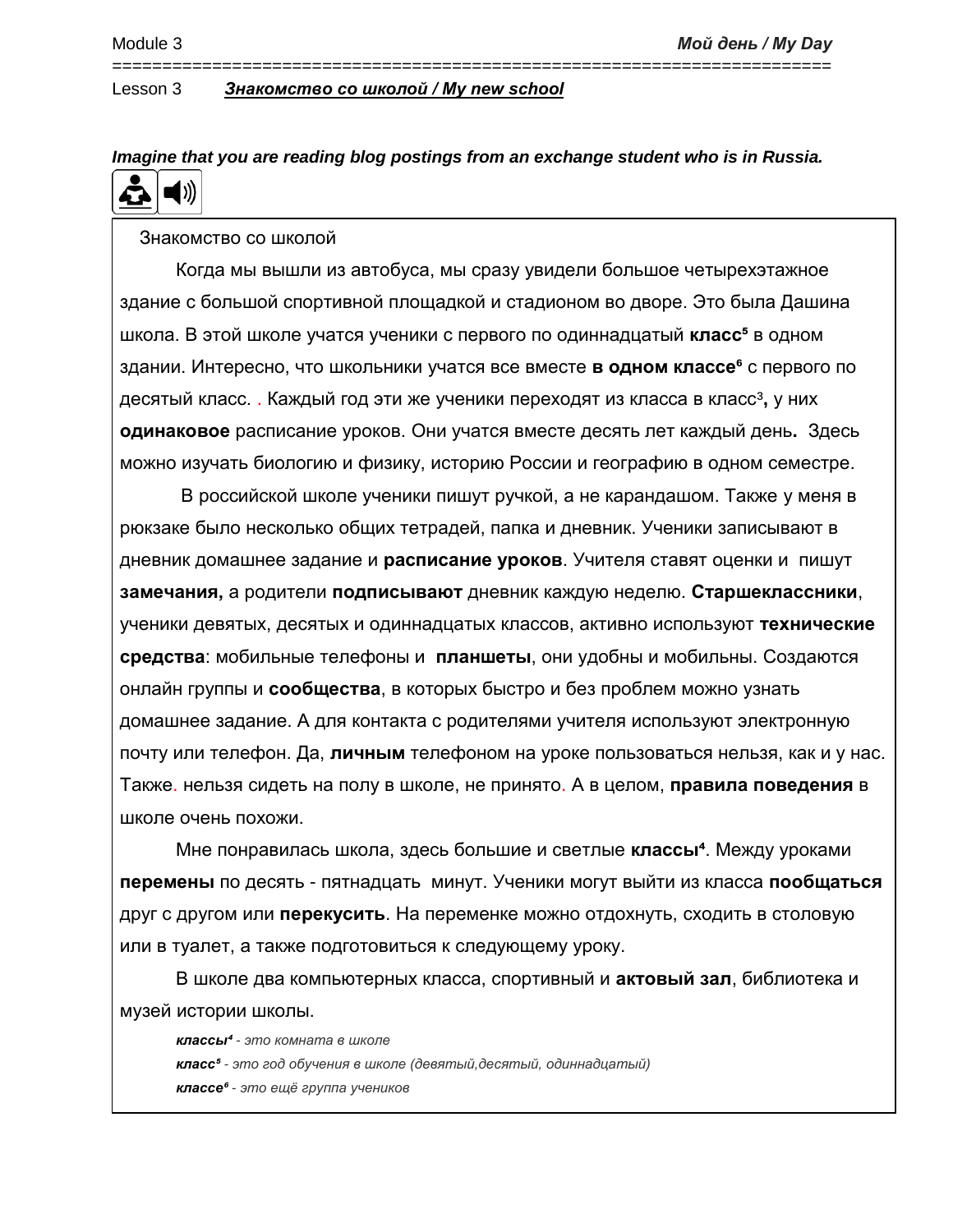

## **Упражнение 1** Vocabulary Game

Directions: First make a list of any words and expressions having to do with school that are new to you in the text. Then work with a partner to sort the vocabulary into groups of words that seem to belong together (eg:, rooms, people, objects, etc.). Finally, label each group of words and share your categories with the rest of the class. Include the word "класс" in more than one category!

\_\_\_\_\_\_\_\_\_\_\_\_\_\_\_\_\_\_\_\_\_\_\_\_ \_\_\_\_\_\_\_\_\_\_\_\_\_\_\_\_\_\_\_\_\_\_\_\_ \_\_\_\_\_\_\_\_\_\_\_\_\_\_\_\_\_\_\_\_\_\_\_\_

\_\_\_\_\_\_\_\_\_\_\_\_\_\_\_\_\_\_\_\_\_\_\_\_ \_\_\_\_\_\_\_\_\_\_\_\_\_\_\_\_\_\_\_\_\_\_\_\_ \_\_\_\_\_\_\_\_\_\_\_\_\_\_\_\_\_\_\_\_\_\_\_\_

\_\_\_\_\_\_\_\_\_\_\_\_\_\_\_\_\_\_\_\_\_\_\_\_ \_\_\_\_\_\_\_\_\_\_\_\_\_\_\_\_\_\_\_\_\_\_\_\_ \_\_\_\_\_\_\_\_\_\_\_\_\_\_\_\_\_\_\_\_\_\_\_\_

\_\_\_\_\_\_\_\_\_\_\_\_\_\_\_\_\_\_\_\_\_\_\_\_ \_\_\_\_\_\_\_\_\_\_\_\_\_\_\_\_\_\_\_\_\_\_\_\_ \_\_\_\_\_\_\_\_\_\_\_\_\_\_\_\_\_\_\_\_\_\_\_\_

\_\_\_\_\_\_\_\_\_\_\_\_\_\_\_\_\_\_\_\_\_\_\_\_ \_\_\_\_\_\_\_\_\_\_\_\_\_\_\_\_\_\_\_\_\_\_\_\_ \_\_\_\_\_\_\_\_\_\_\_\_\_\_\_\_\_\_\_\_\_\_\_\_

\_\_\_\_\_\_\_\_\_\_\_\_\_\_\_\_\_\_\_\_\_\_\_\_ \_\_\_\_\_\_\_\_\_\_\_\_\_\_\_\_\_\_\_\_\_\_\_\_ \_\_\_\_\_\_\_\_\_\_\_\_\_\_\_\_\_\_\_\_\_\_\_\_

\_\_\_\_\_\_\_\_\_\_\_\_\_\_\_\_\_\_\_\_\_\_\_\_ \_\_\_\_\_\_\_\_\_\_\_\_\_\_\_\_\_\_\_\_\_\_\_\_ \_\_\_\_\_\_\_\_\_\_\_\_\_\_\_\_\_\_\_\_\_\_\_\_

========================================================================

**Упражнение 2** Two Minute Summary

Directions: Read the message about the first day of school for the exchange student. Write one or two sentences in Russian about information you find interesting about the school. Work for no more than two minutes to compose your sentences.

 $\_$  , and the set of the set of the set of the set of the set of the set of the set of the set of the set of the set of the set of the set of the set of the set of the set of the set of the set of the set of the set of th

 $\_$  , and the set of the set of the set of the set of the set of the set of the set of the set of the set of the set of the set of the set of the set of the set of the set of the set of the set of the set of the set of th

 $\_$  , and the set of the set of the set of the set of the set of the set of the set of the set of the set of the set of the set of the set of the set of the set of the set of the set of the set of the set of the set of th

 $\_$  , and the set of the set of the set of the set of the set of the set of the set of the set of the set of the set of the set of the set of the set of the set of the set of the set of the set of the set of the set of th

 $\_$  , and the set of the set of the set of the set of the set of the set of the set of the set of the set of the set of the set of the set of the set of the set of the set of the set of the set of the set of the set of th

 $\_$  , and the set of the set of the set of the set of the set of the set of the set of the set of the set of the set of the set of the set of the set of the set of the set of the set of the set of the set of the set of th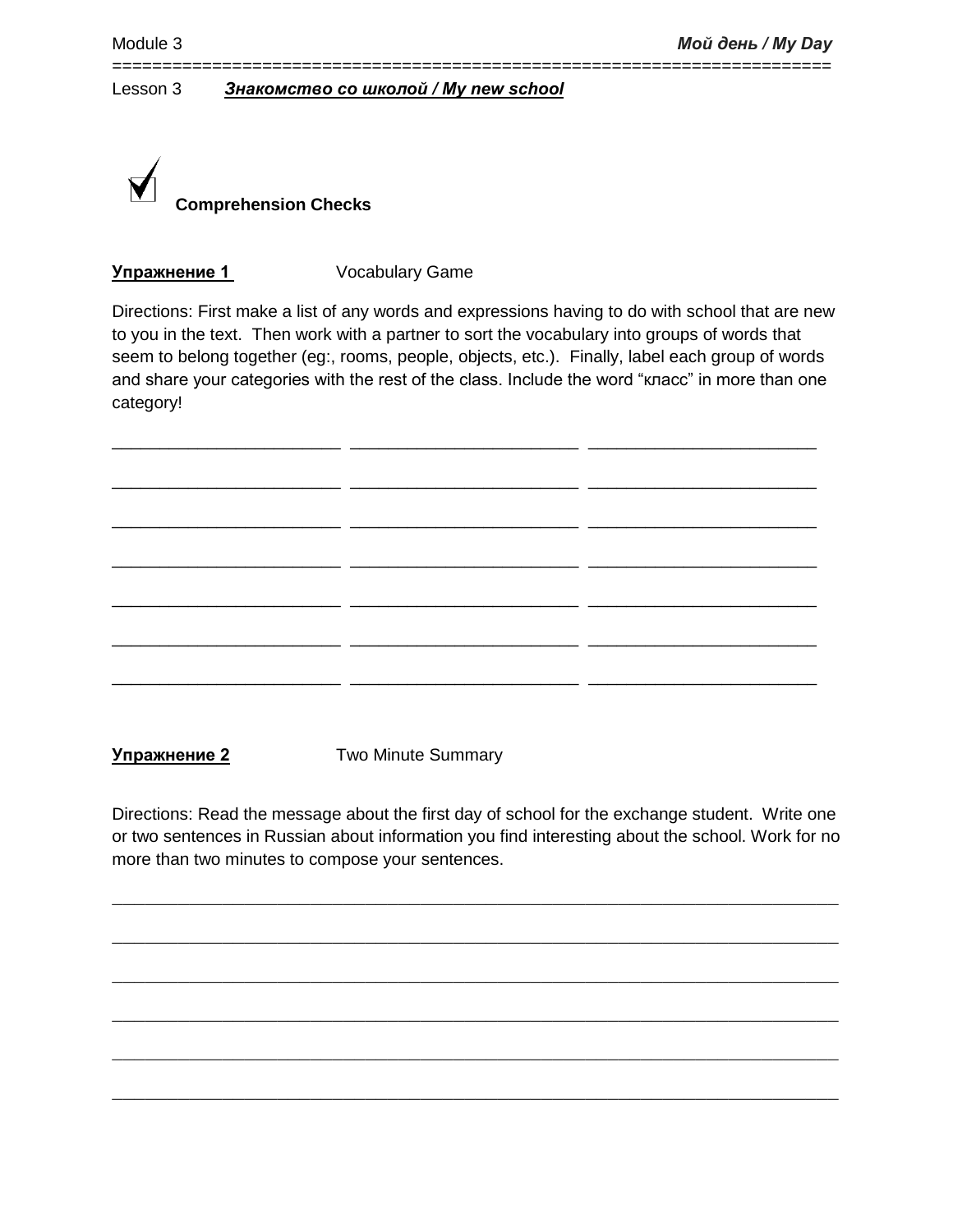## **Упражнение 3** School Venn Diagram

Directions: Based on what the exchange student reports about the first day in Dasha's school, make a Venn diagram about what is the same and what is different in her school from what is true of the school you attend.

========================================================================



**Упражнение 4** In My School

Directions: You have been asked to tell Dasha's classmates about your school in the U.S. Tell as much as you can about your school, describing the building and classrooms, the number of grades in the school, the materials you use, some of the rules, breaks between classes, technology…or any other features of your school that you want to mention. Record yourself speaking about this topic, should not be more than 2 minutes.

\_\_\_\_\_\_\_\_\_\_\_\_\_\_\_\_\_\_\_\_\_\_\_\_\_\_\_\_\_\_\_\_\_\_\_\_\_\_\_\_\_\_\_\_\_\_\_\_\_\_\_\_\_\_\_\_\_\_\_\_\_\_\_\_\_\_\_\_\_\_\_\_\_\_\_\_

\_\_\_\_\_\_\_\_\_\_\_\_\_\_\_\_\_\_\_\_\_\_\_\_\_\_\_\_\_\_\_\_\_\_\_\_\_\_\_\_\_\_\_\_\_\_\_\_\_\_\_\_\_\_\_\_\_\_\_\_\_\_\_\_\_\_\_\_\_\_\_\_\_\_\_\_

\_\_\_\_\_\_\_\_\_\_\_\_\_\_\_\_\_\_\_\_\_\_\_\_\_\_\_\_\_\_\_\_\_\_\_\_\_\_\_\_\_\_\_\_\_\_\_\_\_\_\_\_\_\_\_\_\_\_\_\_\_\_\_\_\_\_\_\_\_\_\_\_\_\_\_\_

\_\_\_\_\_\_\_\_\_\_\_\_\_\_\_\_\_\_\_\_\_\_\_\_\_\_\_\_\_\_\_\_\_\_\_\_\_\_\_\_\_\_\_\_\_\_\_\_\_\_\_\_\_\_\_\_\_\_\_\_\_\_\_\_\_\_\_\_\_\_\_\_\_\_\_\_

\_\_\_\_\_\_\_\_\_\_\_\_\_\_\_\_\_\_\_\_\_\_\_\_\_\_\_\_\_\_\_\_\_\_\_\_\_\_\_\_\_\_\_\_\_\_\_\_\_\_\_\_\_\_\_\_\_\_\_\_\_\_\_\_\_\_\_\_\_\_\_\_\_\_\_\_

\_\_\_\_\_\_\_\_\_\_\_\_\_\_\_\_\_\_\_\_\_\_\_\_\_\_\_\_\_\_\_\_\_\_\_\_\_\_\_\_\_\_\_\_\_\_\_\_\_\_\_\_\_\_\_\_\_\_\_\_\_\_\_\_\_\_\_\_\_\_\_\_\_\_\_\_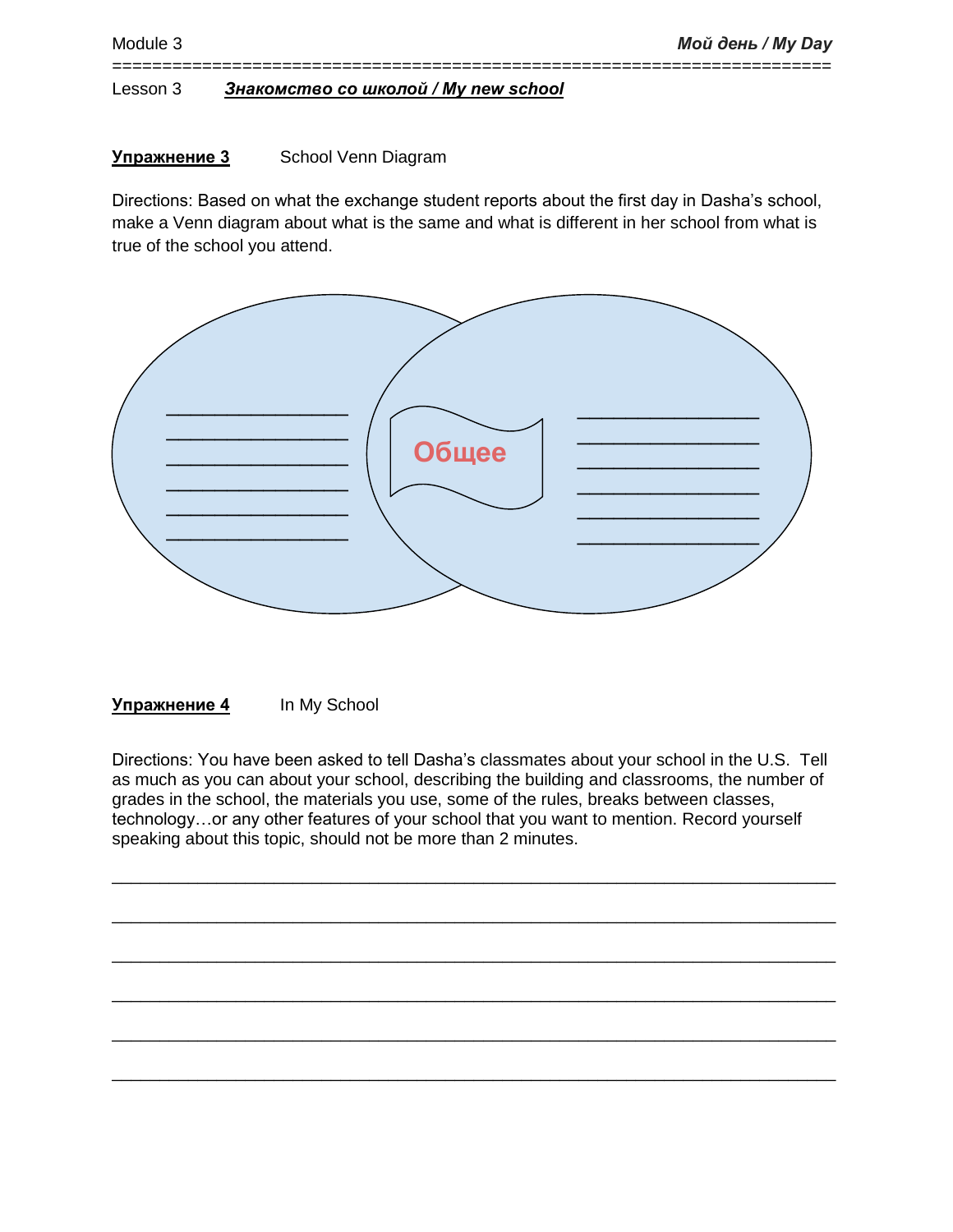# **STUDENT PROGRAM LEARNING PLAN**



*Module 3 Learning Plan #3*

| Date:                                                                                                                                                                                                                                                            | <b>Grade Range of Learners:</b> | Pre-college<br>students | Targeted Performance Level: IM                                                                             |  |
|------------------------------------------------------------------------------------------------------------------------------------------------------------------------------------------------------------------------------------------------------------------|---------------------------------|-------------------------|------------------------------------------------------------------------------------------------------------|--|
| Time Allotted for This Learning Plan:                                                                                                                                                                                                                            | 90 min                          |                         |                                                                                                            |  |
|                                                                                                                                                                                                                                                                  |                                 |                         |                                                                                                            |  |
| <b>Lesson Can-Do Statements</b><br>(column 2) that are appropriate for and specific to this learning plan.                                                                                                                                                       |                                 |                         | Identify specific Lesson Can-Do statement(s) from the Program Can-Do statements in the Curriculum Template |  |
| I can participate in a number of conversations on a number of familiar topics<br>using simple sentences. (IS)<br>I can talk with someone about school. (IS)<br>I can understand a simple posting on an e-blog site. (IR)<br>(IS)<br>I can describe a school (PS) |                                 |                         | I can participate in a number of conversations on a number of familiar topics using simple sentences.      |  |

========================================================================

*Indicate what learners need to know and understand to meet the Lesson Can-Do statements above.* 

| Culture               | Content                                                       | Language                                                                  |
|-----------------------|---------------------------------------------------------------|---------------------------------------------------------------------------|
| <b>Russian school</b> | Learning and conduct rules in<br><b>Russian schools</b>       | Расписание уроков, правила<br>поведения, дневник                          |
| <b>Technology</b>     | <b>Technology means and devices</b><br>used in Russian school | Планшет, технические<br>средства, интернет, онлайн<br>сообщества и группы |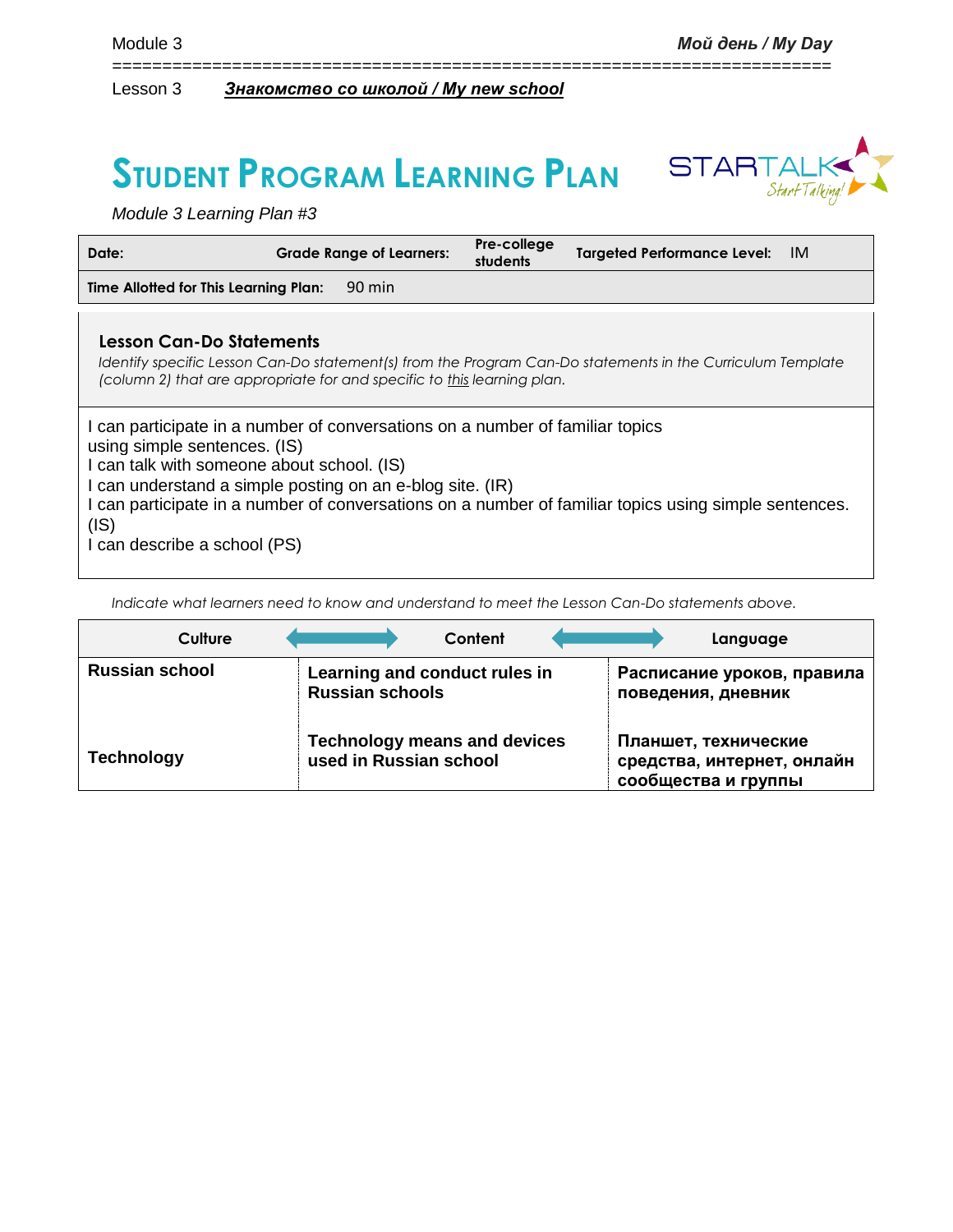| <b>EPISODE #1</b>                                        | Number of minutes<br>for this episode: 30                                                                                        |
|----------------------------------------------------------|----------------------------------------------------------------------------------------------------------------------------------|
| STAGE 1<br>Lesson Can-Do Statement(s) Addressed: See box | STAGE 2<br><b>Check for Learning</b>                                                                                             |
| above                                                    | Task or activity learners will do to provide evidence<br>that they are making progress toward the Lesson<br>Can-Do statement(s). |
| can talk with someone about school. (IS)                 | Learners will converse with each other on making                                                                                 |
|                                                          | a list of useful words and expressions from the                                                                                  |
|                                                          | text.                                                                                                                            |

========================================================================

### **STAGE 3**

#### **Enabling Activities**

*Tasks that lead learners to demonstrate what they can do with what they know.*

First learners will make a list of any words and expressions having to do with school that are new to them in the text. Then they will work with a partner to sort the vocabulary into groups of words that seem to belong together (eg:, rooms, people, objects, etc.). Finally,they will label each group of words and share their categories with the rest of the class. Include the word "класс" in more than one category!

#### **Differentiation Strategies**

*Adjustments to instruction or activities to meet learner needs based on age, readiness, process, or output.*

| <b>EPISODE #2</b>                              | Number of minutes<br>for this episode: 20                                                                                        |
|------------------------------------------------|----------------------------------------------------------------------------------------------------------------------------------|
| STAGE 1                                        | STAGE 2                                                                                                                          |
| Lesson Can-Do Statement(s) Addressed: See box  | <b>Check for Learning</b>                                                                                                        |
| above                                          | Task or activity learners will do to provide evidence<br>that they are making progress toward the Lesson<br>Can-Do statement(s). |
| I can understand a simple posting on an e-blog | Learners will read the text and use two minutes to                                                                               |
| site.(IR)                                      | write sentences about the main idea of the text.                                                                                 |

### **STAGE 3**

#### **Enabling Activities**

*Tasks that lead learners to demonstrate what they can do with what they know.*

Learners will read the message about the first day of school for the exchange student. Write one or two sentences in Russian about information they find interesting about the school. Work for no more than two minutes to compose their sentences.

#### **Differentiation Strategies**

*Adjustments to instruction or activities to meet learner needs based on age, readiness, process, or output.*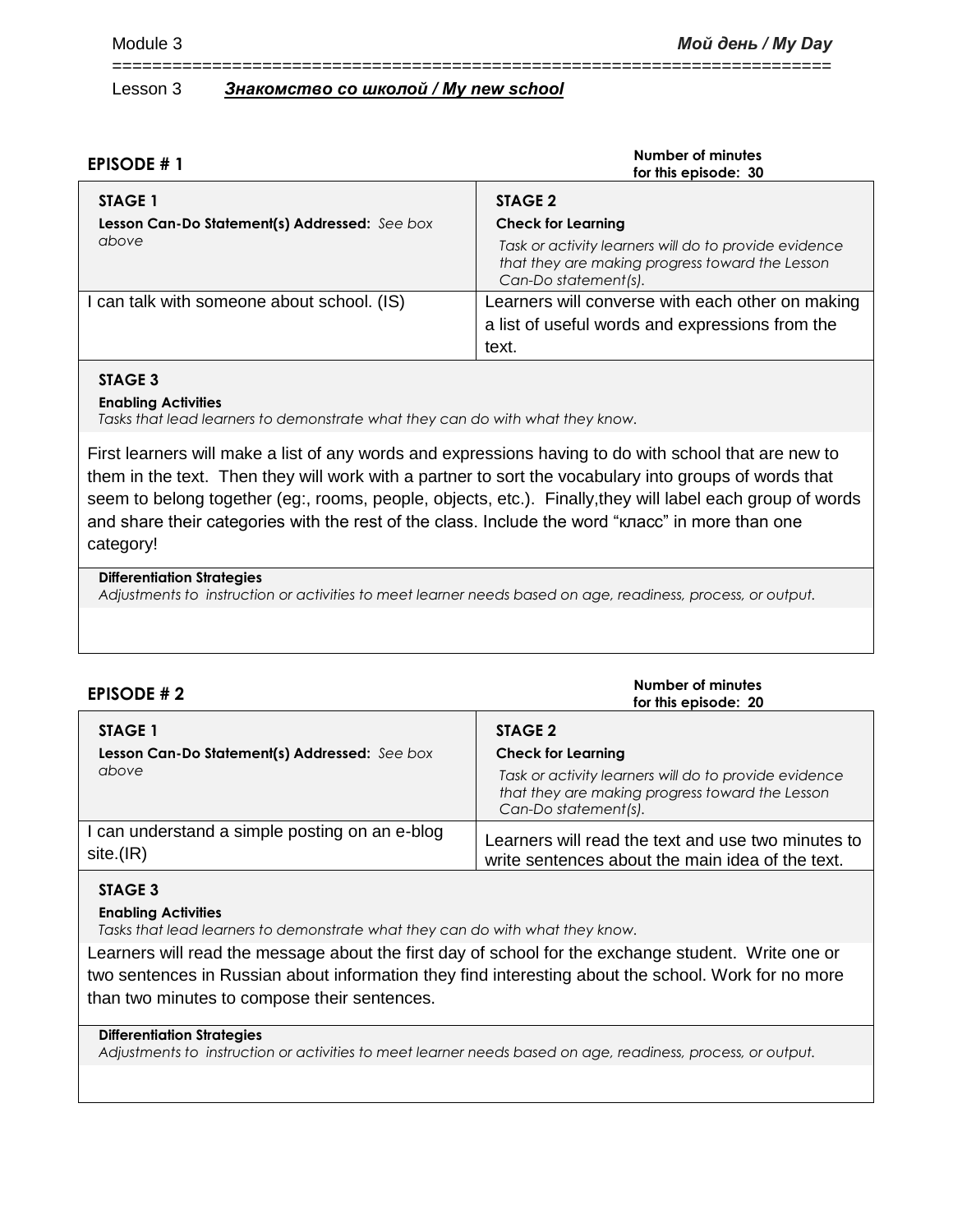## **EPISODE # 3**

#### **Number of minutes for this episode: 20**

| STAGE 1<br>Lesson Can-Do Statement(s) Addressed: See box<br>above | STAGE 2<br><b>Check for Learning</b><br>Task or activity learners will do to provide evidence<br>that they are making progress toward the Lesson<br>Can-Do statement(s). |
|-------------------------------------------------------------------|--------------------------------------------------------------------------------------------------------------------------------------------------------------------------|
| I can participate in a number of conversations on                 | Learners will talk about the student's first day in                                                                                                                      |
| a number of familiar topics                                       | Russian school and complete School Venn                                                                                                                                  |
| using simple sentences. (IS)                                      | Diagram on similarities and differences.                                                                                                                                 |

========================================================================

## **STAGE 3**

### **Enabling Activities**

*Tasks that lead learners to demonstrate what they can do with what they know.*

Based on what the exchange student reports about the first day in Dasha's school, learners will complete a Venn diagram about what is the same and what is different in her school from what is true of the school they attend.

## **Differentiation Strategies**

*Adjustments to instruction or activities to meet learner needs based on age, readiness, process, or output.*